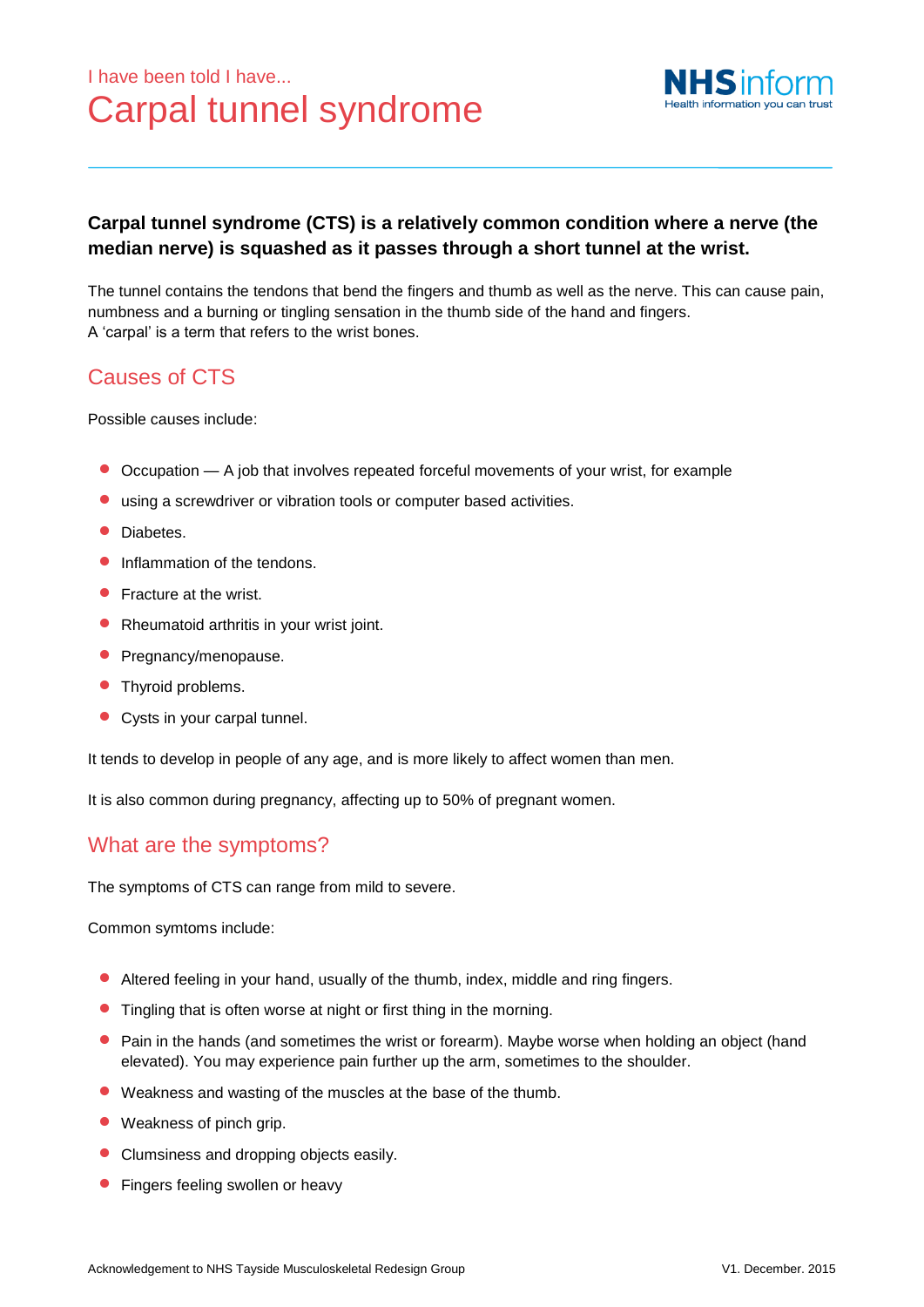#### What tests can be done?

If you see a healthcare professional they will ask you questions an carry out a clinical examination to help establish the cause of your problem. Sometimes nothing abnormal is found.

Some of the tests you may be offered include:

- **•** movement, sensation and strength tests
- tapping over the tunnel (Tinel's test)
- squashing the tunnel (Phalen's test)
- nerve conduction tests are needed to confirm the diagnosis.
- **•** blood tests are sometimes taken to see if there is any inflammation, or thyroid problems.

#### Nerve tests

Nerve tests are ordered to find out how badly the nerve is squashed before any surgery is considered.

The operation involves opening the roof of the tunnel to reduce the pressure on the nerve.

The surgery is usually done under local anaesthesic, but sometimes regional anaesthesic (injected at the shoulder to numb the entire arm) or general anaesthesic is required.

### What is the treatment?

Some possible treatments include:

- Try not to over use your wrist, for example lots of squeezing, gripping or wringing. If you are overweight, losing some weight may help.
- Painkillers may be prescribed to ease the pain.
- If the condition is part of a more general medical condition (such as arthritis) then treatment of that condition may help.
- Self-help It is important to try to limit any activities that make your symptoms worse. It may help if you change the way you make repetitive movements, reduce how often you do them and increase the amount of rest you take between periods of activity. Hanging your arm out of bed or shaking your hands when they are numb or tingling may help. Stretching your wrist back may also help. Reach forward as if pushing a door open, and then reach upward as if pushing the ceiling. Try this 4 times a day, 10 times in a row.
- A wrist splint This is often advised as a first active treatment. The aim of the splint is to keep the wrist in a midline position. This may settle the problem if used for a few weeks. It is common to wear a splint just at night. This is often enough to ease symptoms.
- A steroid injection An injection into the carpal tunnel is an option, but this is only done by a suitably trained healthcare professional.
- Surgery can be required The hand can be used for light activities from the day of surgery. Surgery is usually successful but if you have had the symptoms for a long time there may be only partial recovery. It generally takes about 3 months to regain full strength and a fully comfortable scar.

You can find more information [about treating muscle, bone and join problems](http://www.nhsinform.co.uk/MSK/treatment) in the NHS inform Musculoskeletal (MSK) Zone.